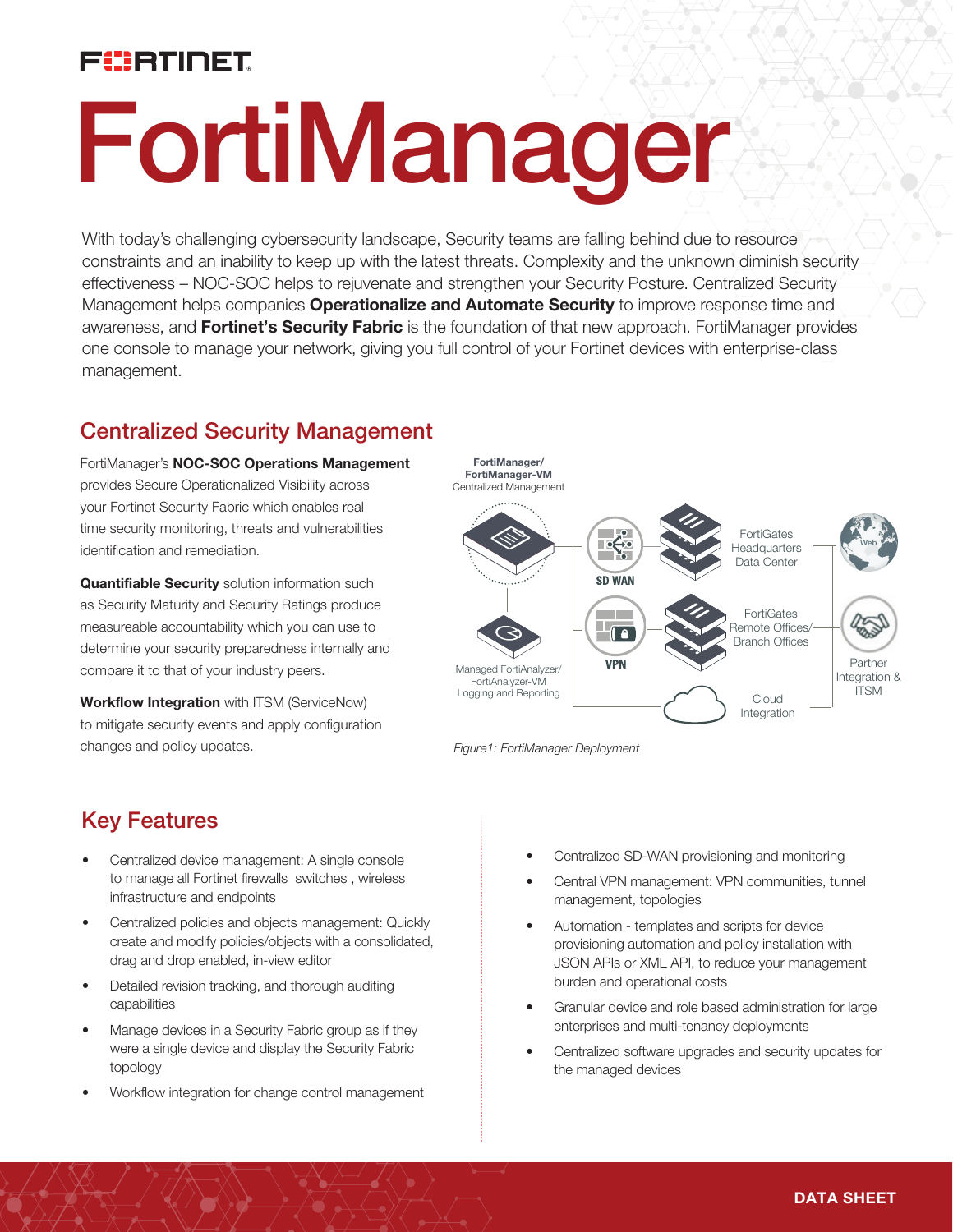## Single Pane-of-Glass Management

Fortinet Security Fabric delivers sophisticated security management for unified, end-to-end protection. Deploying Fortinet-based security infrastructure to battle advanced threats, and adding FortiManager to provide single-pane-of-glass management across your entire extended enterprise provides insight into network-wide traffic and threats.

FortiManager offers enterprise-class features to contain advanced threats. FortiManager also delivers the industry's best scalability to manage up to 100,000 Fortinet devices. FortiManager, coupled with the FortiAnalyzer family of centralized logging and reporting appliances, provides a comprehensive and powerful centralized management solution for your organization.

## **Highlights**

#### Central SD-WAN Deployment and Monitoring

Centrally monitor SD-WAN performance. Monitor your devices on Map view with color coded icons and mouse over to view health performance statistics for each SD-WAN link member. Table View provides more granular information for each SD-WAN link member, including link status, application performance and bandwidth usage.

#### Managed FortiAP, FortiSwitch & FortiExtender

Centrally manage wireless networks, create wifi templates, AP profiles, SSIDs and WIDS. Manage entire FortiSwitch infratructure.

#### Configuration and Settings Management

Collectively configure the device settings, objects and policies across your network from a single user interface. The VPN manager simplifies the deployment and allows centrallyprovisioned VPN community and monitoring of VPN connections on Google Map. FortiAP Manager allows configuring, deploying and monitoring FortiAPs from a single console with Google Map view. The FortiClient Manager allows centralized configuration, deployment, and monitoring of FortiClients.



*Figure 2: NOC-SOC Device Status Dashboard*



*Figure 3: FortiManager Dashboard*

## Integration & Security Fabric

Integration with ITSM (ServiceNow) to mitigate security events and apply configuration changes and policy updates. Seamless integration with FortiAnalyzer appliances provides in-depth discovery, analysis, prioritization and reporting of network security events

#### Workflow for Audit and Compliance

FortiManager enables you to review, approve and audit policy changes from a central place, including automated processes to facilitate policy compliance, policy lifecycle management, and enforced workflow to reduce risk for policy changes.

#### Monitor and Report for Deep Visibility

Access vital security and network statistics, as well as realtime monitoring and integrated reporting provides visibility into network and user activity. For more powerful analytics, combine with a FortiAnalyzer appliance for additional data mining and graphical reporting capabilities.

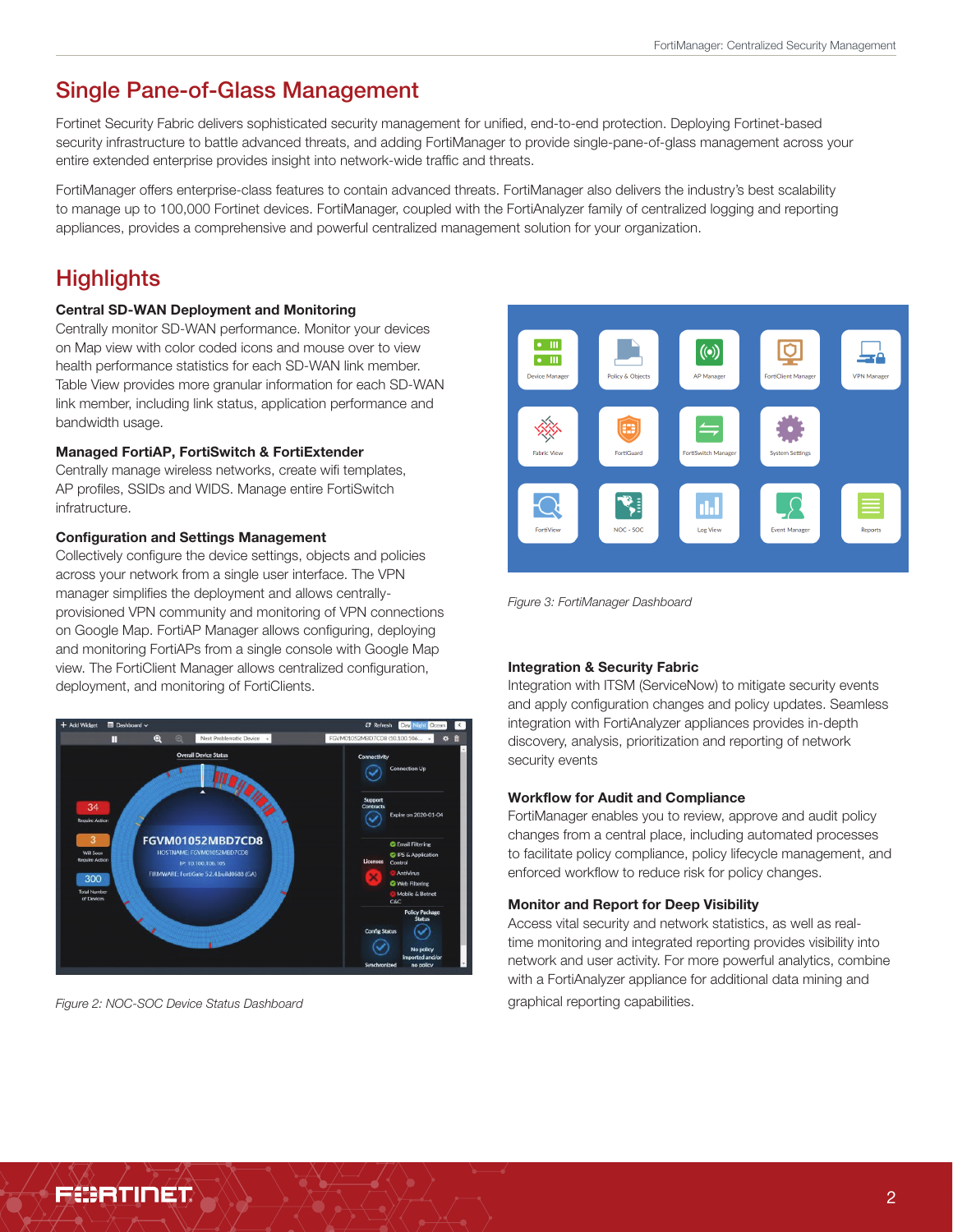## **Highlights**

#### Locally Hosted FortiGuard Labs Security Content

Host security content locally for greater control over security content updates and improved response time for rating database. Includes support for: Application Control and Intrusion Prevention updates, Vulnerability Management, Antispam, Antivirus and Web Filtering updates.

## Multi-Tenancy and Hierarchical — Administrative Domains (ADOMs)

FortiManager provides a hierarchical objects database to facilitate re-use of common configurations and a multi-tenancy architecture to serve multiple customers. The graphical interface makes it easy to view, create and manage ADOMs. You can use ADOMs to manage independent security environments, each ADOM with its own security policies and configuration database. FortiManager enables you to group devices logically or geographically for flexible management, and the zerotouch deployment uses templates to provision devices for quick mass deployment. Define global objects such as Firewall Objects, Policies and Security Profiles to share across multiple ADOMs. Granular permissions allow assigning ADOMs, devices and policies to users based on role and duties.



Figure 4: SD-WAN Monitor

#### API for Automation and Orchestration

RESTful API allows MSSPs/large enterprises to create customized, branded web portals for policy and object administration. Automate common tasks such as provisioning new FortiGates and configuring existing devices. Join Fortinet Developer Network (FNDN) to access exclusive articles, how-to content for automation and customization, community-built tools, scripts and sample code.

## FortiManager VM

Fortinet offers the FortiManager VM in a stackable license model. This model allows you to expand your VM solution as your environment expands. Utilizing virtualization technology, FortiManager-VM is a software-based version of the FortiManager hardware appliance and is designed to run on many virtualization platforms. It offers all the features of the FortiManager hardware appliance.

The FortiManager virtual appliance family minimizes the effort required to monitor and maintain acceptable use policies, as well as identify attack patterns that can be used to fine tune the security policy, thwarting future attackers.

## **Specifications**

| FORTIMANAGER VIRTUAL APPLIANCES         | FMG-VM-BASE | FMG-VM-10-UG | <b>FMG-VM-100-UG</b> | FMG-VM-1000-UG | <b>FMG-VM-5000-UG</b> |
|-----------------------------------------|-------------|--------------|----------------------|----------------|-----------------------|
| <b>CAPACITY</b>                         |             |              |                      |                |                       |
| Devices/VDOMs (Maximum) <sup>1, 4</sup> |             |              | $($ $)($ $)$ $+$     | $(1)(1) +$     | 5 NUU +               |
|                                         | NN GR       | 200 GB       |                      |                | 8 I B                 |
| GB/Day of Logs <sup>3</sup>             |             |              |                      |                |                       |
| <b>Chassis Management</b>               |             |              |                      |                |                       |
| <b>VIRTUAL MACHINE</b>                  |             |              |                      |                |                       |

Hypervisor Support VMware ESX/ESXi 5.0/5.1/5.5/6.0/6.5/6.7, Microsoft Hyper-V 2008 R2/2012/2012 R2/2016, Citrix XenServer 6.0+ and Open Source Xen 4.1+, KVM on Redhat 6.5+ and Ubuntu 17.04, Amazon Web Services (AWS), Microsoft Azure, Google Cloud (GCP), Oracle Cloud Infrastructure (OCI), AliCloud

| Support (Minimum / Maximum)           | 2 / Unlimited               |  |
|---------------------------------------|-----------------------------|--|
| Network Interface Support (Min / Max) |                             |  |
| Storage Support (Minimum / Maximum)   | 100 GB / 16 TB              |  |
| ory Support (Minimum / Maximum)       | 4 GB / Unlimited for 64-bit |  |
| <b>High Availability Support</b>      | Υeς                         |  |
|                                       |                             |  |

<sup>1</sup> Each Virtual Domain (VDOM) operating on a physical or virtual device counts as one (1) licensed network device <sup>2</sup> Limited in software to 10,000 devices/VDOMs<br><sup>3</sup> Storane Canacity and GB/Day of Lors are not stackable. Storage Capacity and GB/Day of Logs are not stackable. These values represent the maximum available with purchased license. 4+Indicates Device Add-On License available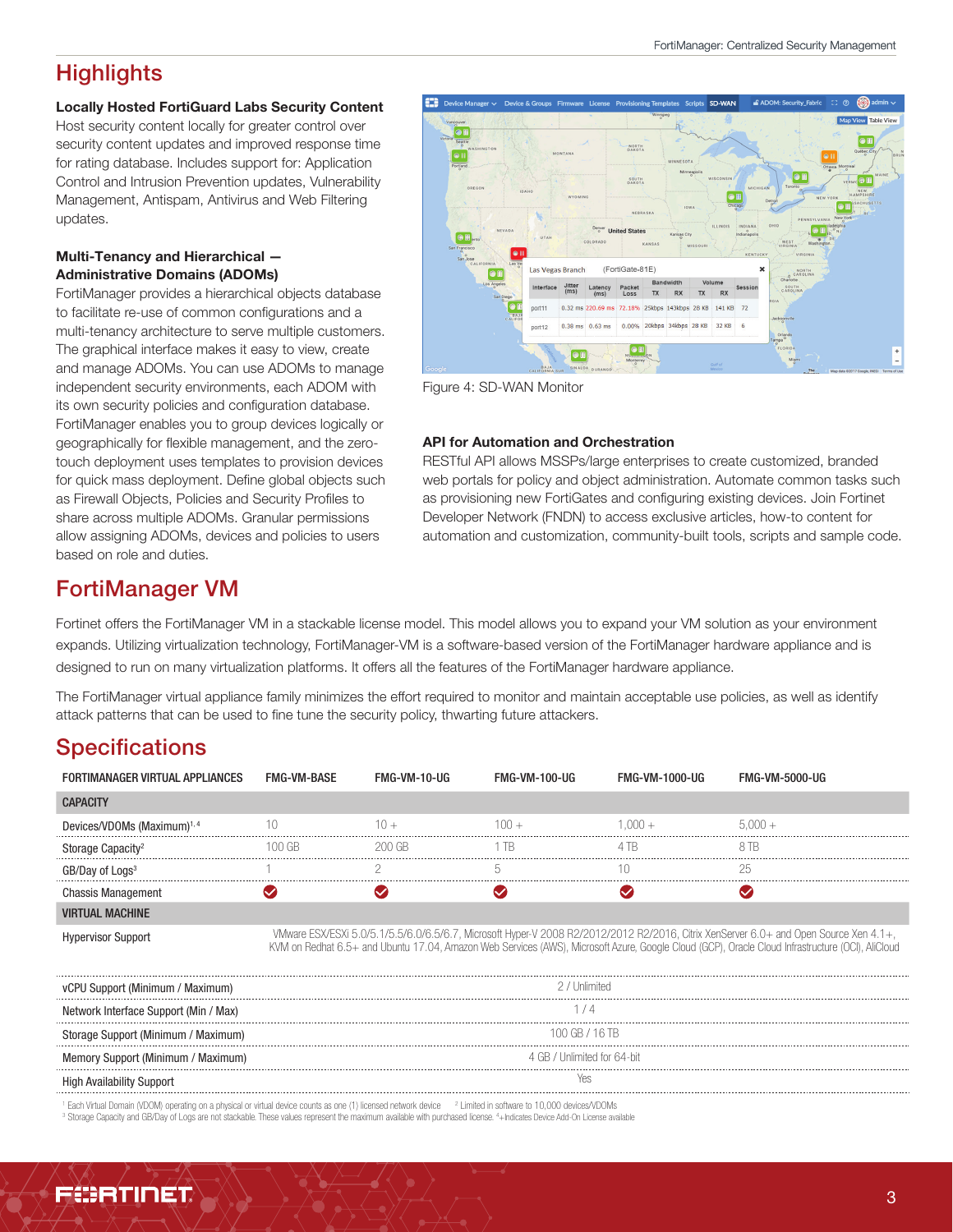## **Specifications**

|                                       | <b>CONTRACTOR</b>                                    | <b>CARL CARD TO BE A</b>                                                                                                                                                                                                      |                                                                      |
|---------------------------------------|------------------------------------------------------|-------------------------------------------------------------------------------------------------------------------------------------------------------------------------------------------------------------------------------|----------------------------------------------------------------------|
|                                       |                                                      | I SHE WAS ALLEY FOR THE STATE OF STATE OF STATE OF STATE OF STATE OF STATE OF STATE OF STATE OF STATE OF STATE OF STATE OF STATE OF STATE OF STATE OF STATE OF STATE OF STATE OF STATE OF STATE OF STATE OF STATE OF STATE OF |                                                                      |
|                                       | <b>FMG-200F</b>                                      | <b>FMG-300F</b>                                                                                                                                                                                                               | <b>FMG-400E</b>                                                      |
| <b>CAPACITY AND PERFORMANCE</b>       |                                                      |                                                                                                                                                                                                                               |                                                                      |
| Devices/VDOMs (Maximum) <sup>1</sup>  | 30                                                   | 100                                                                                                                                                                                                                           | 300                                                                  |
| <b>Sustained Log Rates</b>            | 50                                                   | 50                                                                                                                                                                                                                            | 50                                                                   |
| GB/Day                                | $\overline{2}$                                       | $\overline{c}$                                                                                                                                                                                                                | $\overline{c}$                                                       |
| <b>HARDWARE SPECIFICATIONS</b>        |                                                      |                                                                                                                                                                                                                               |                                                                      |
| <b>Storage Capacity</b>               | 8 TB (2 x 4 TB)                                      | 16 TB (4 x 4 TB)                                                                                                                                                                                                              | 24 TB (8x 3 TB)                                                      |
| Total Storage (after RAID)            | 4TB                                                  | 8TB                                                                                                                                                                                                                           | 21 TB                                                                |
| <b>RAID Levels Supported</b>          | <b>RAID 0/1</b>                                      | RAID 0/1/5/10                                                                                                                                                                                                                 | RAID 0/1/5/6/10/50/60                                                |
| <b>Default RAID</b>                   |                                                      | 10                                                                                                                                                                                                                            | 50                                                                   |
| Hardware Form Factor                  | 1 RU Rackmount                                       | 1 RU Rackmount                                                                                                                                                                                                                | 2 RU Rackmount                                                       |
| <b>Total Interfaces</b>               | 2xRJ45 GE, 2xSFP                                     | 4 x GbE RJ45, 2 x SFP                                                                                                                                                                                                         | 2x GE                                                                |
| <b>Console Port</b>                   | <b>RJ45</b>                                          | <b>RJ45</b>                                                                                                                                                                                                                   | DB <sub>9</sub>                                                      |
| <b>Removable Hard Drives</b>          | No                                                   | $\bullet$                                                                                                                                                                                                                     | $\blacktriangledown$                                                 |
| Redundant Hot Swap Power Supplies     | No                                                   | No.                                                                                                                                                                                                                           | Ø                                                                    |
| <b>Chassis Management</b>             | $\blacktriangledown$                                 | Ø                                                                                                                                                                                                                             | $\blacktriangledown$                                                 |
| <b>DIMENSIONS</b>                     |                                                      |                                                                                                                                                                                                                               |                                                                      |
| Height x Width x Length (inches)      | 1.75 x 17.0 x 15.0                                   | 1.75 x 17.44 x 22.16                                                                                                                                                                                                          | $3.5 \times 17.2 \times 25.2$                                        |
| Height x Width x Length (cm)          | 4.4 x 43.2 x 38                                      | 4.4 x 44.3 x 56.3                                                                                                                                                                                                             | 8.9 x 43.7 x 64.8                                                    |
| Weight                                | 18.9 lbs (8.6 kg)                                    | 28.6 lbs (13.0 kg)                                                                                                                                                                                                            | 52 lbs (23.6 kg)                                                     |
| <b>ENVIRONMENT</b>                    |                                                      |                                                                                                                                                                                                                               |                                                                      |
| <b>AC Power Supply</b>                | 100-240V 50-60 Hz                                    | 100-240V AC, 50-60 Hz                                                                                                                                                                                                         | 100-240V AC, 50-60 Hz                                                |
| Power Consumption (Average / Maximum) | 65W / 130W                                           | 108W / 186W                                                                                                                                                                                                                   | 192.5W / 275W                                                        |
| <b>Heat Dissipation</b>               | 445 BTU/h                                            | 634 BTU/h                                                                                                                                                                                                                     | 920 BTU/h                                                            |
| <b>Operating Temperature</b>          | 32-104°F (0-40°C)                                    | 32-104°F (0-40°C)                                                                                                                                                                                                             | 41-95°F (5-35°C)                                                     |
| Storage Temperature                   | $-31-158$ °F (-35-70°C)                              | $-31-158$ °F (-35-70°C)                                                                                                                                                                                                       | $-40-140^{\circ}F$ (-40-60°C)                                        |
| Humidity                              | 20 to 90% non-condensing                             | 20 to 90% non-condensing                                                                                                                                                                                                      | 8-90% non-condensing                                                 |
| <b>Operating Altitude</b>             | Up to 7,400 ft (2,250 m)                             | Up to 7,400 ft (2,250 m)                                                                                                                                                                                                      | Up to 9,842 ft (3,000 m)                                             |
| <b>COMPLIANCE</b>                     |                                                      |                                                                                                                                                                                                                               |                                                                      |
| <b>Safety Certifications</b>          | FCC Part 15 Class A, C-Tick, VCCI, CE,<br>UL/cUL, CB | FCC Part 15 Class A, C-Tick, VCCI, CE,<br>BSMI, KC, UL/cUL, CB, GOST                                                                                                                                                          | FCC Part 15 Class A, C-Tick, VCCI, CE,<br>BSMI, KC, UL/cUL, CB, GOST |

1 Each Virtual Domain (VDOM) operating on a physical or virtual device counts as one (1) licensed network device

Global Policies and high availability support available on all models

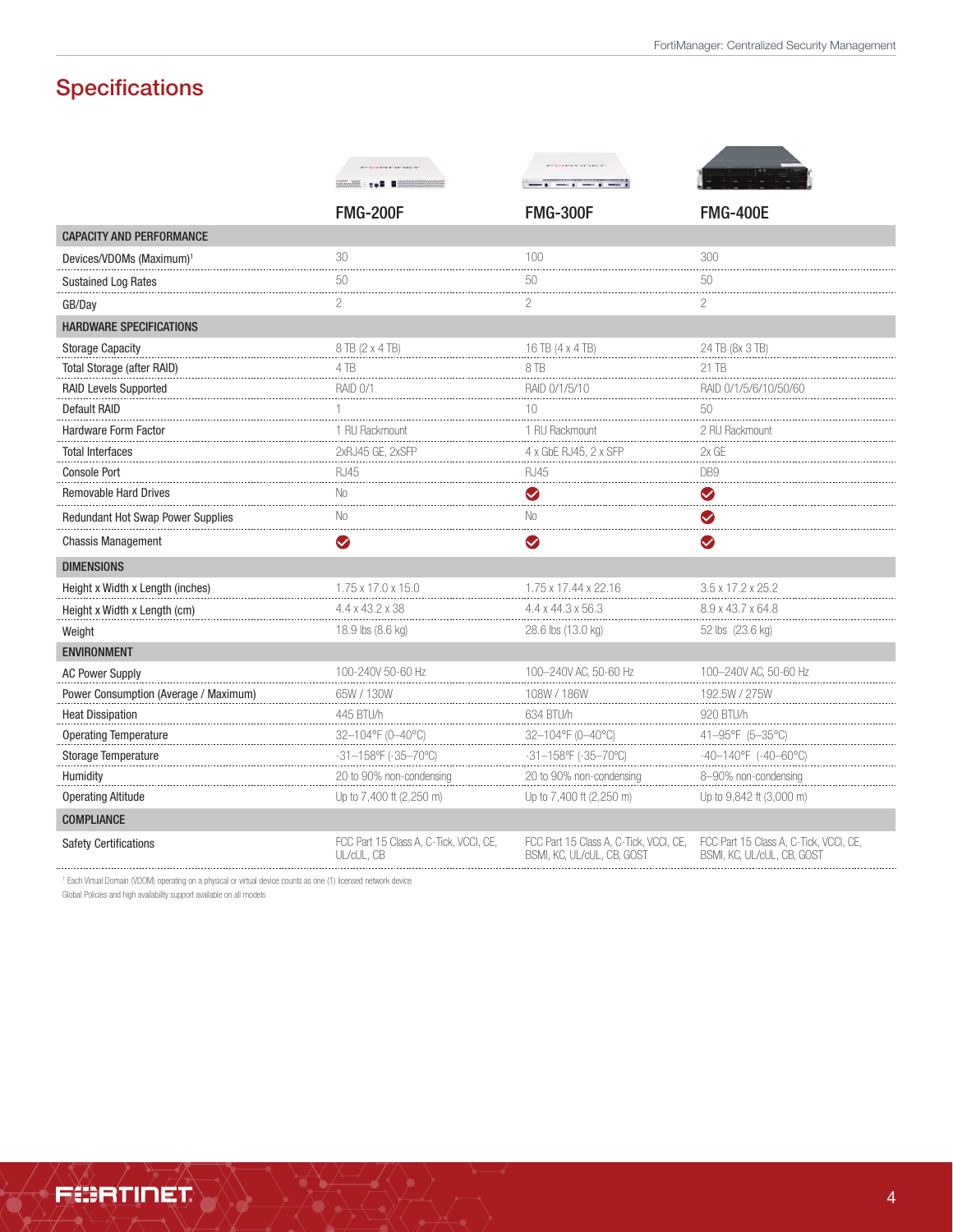# **Specifications**

|                                          | <b>FMG-2000E</b>                                                     | <b>FMG-3000F</b>                                                     | <b>FMG-3700F</b>                                                     |
|------------------------------------------|----------------------------------------------------------------------|----------------------------------------------------------------------|----------------------------------------------------------------------|
| <b>CAPACITY AND PERFORMANCE</b>          |                                                                      |                                                                      |                                                                      |
| Devices/VDOMs (Maximum) <sup>1,4</sup>   | 1,200                                                                | $4.000+$                                                             | $10.000+$                                                            |
| <b>Sustained Log Rates</b>               | 50                                                                   | 150                                                                  | 150                                                                  |
| GB/day logs                              | $\mathbf{2}$                                                         | 10                                                                   | 10                                                                   |
| <b>HARDWARE SPECIFICATIONS</b>           |                                                                      |                                                                      |                                                                      |
| <b>Storage Capacity</b>                  | 36 TB (12x 3 TB)                                                     | 48 TB (16x 3 TB)                                                     | 240 TB (60x 4 TB)                                                    |
| Total Storage (after RAID)               | 30 TB                                                                | 42 TB                                                                | 216 TB                                                               |
| <b>RAID Levels Supported</b>             | RAID 0/1/5/6/10/50/60                                                | RAID 0/1/5/6/10/50/60                                                | RAID 0/1/5/6/10/50/60                                                |
| <b>Default RAID</b>                      | 50                                                                   | 50<br>.                                                              | 50<br>.                                                              |
| Hardware Form Factor                     | 2 RU Rackmount                                                       | 3 RU Rackmount                                                       | 4 RU Rackmount                                                       |
| <b>Total Interfaces</b>                  | 4x GE, 2x 10 GE SFP+                                                 | 4x GE, 2x 10 GE SFP+                                                 | 2x10GbE SFP+, 2x1GbE RJ-45                                           |
| <b>Console Port</b>                      | $DB-9$                                                               | $DB-9$                                                               | D <sub>B9</sub>                                                      |
| <b>Removable Hard Drives</b>             | $\blacktriangledown$                                                 | $\bullet$                                                            | $\bullet$                                                            |
| <b>Redundant Hot Swap Power Supplies</b> | ◙                                                                    | ❤                                                                    | ❤                                                                    |
| <b>Chassis Management</b>                | $\bullet$                                                            | ❤                                                                    | ◙                                                                    |
| <b>DIMENSIONS</b>                        |                                                                      |                                                                      |                                                                      |
| Height x Width x Length (inches)         | 3.5 x 17.2 x 25.6                                                    | 5.2 x 17.2 x 25.5                                                    | 7 x 17.2 x 30.2                                                      |
| Height x Width x Length (cm)             | 8.9 x 43.7 x 64.8                                                    | 13.2 x 43.7 x 64.8                                                   | 17.8 x 43.7 x 76.7                                                   |
| Weight                                   | 58 lbs (26.3 kg)                                                     | 76 lbs (34.5 kg)                                                     | 120 lbs (54.6 kg)                                                    |
| <b>ENVIRONMENT</b>                       |                                                                      |                                                                      |                                                                      |
| <b>AC Power Supply</b>                   | 100-240V AC, 50-60 Hz                                                | 100-240V AC, 50-60 Hz                                                | 100-240V AC, 50-60 Hz                                                |
| Power Consumption (Average / Maximum)    | 293.8W/354W                                                          | 449W/541W<br>.                                                       | 850W/1423.4W                                                         |
| <b>Heat Dissipation</b>                  | 1209 BTU/h                                                           | 1846.5 BTU/h                                                         | 4858 BTU/h                                                           |
| <b>Operating Temperature</b>             | 50-95°F (10-35°C)                                                    | 50-95°F (10-35°C)                                                    | 50-95°F (10-35°C)                                                    |
| Storage Temperature                      | $-40-158$ °F (-40-70°C)                                              | -40-158°F (-40-70°C)                                                 | -40-158°F (-40-70°C)                                                 |
| Humidity                                 | 8-90% non-condensing                                                 | 8-90% non-condensing                                                 | 8-90% non-condensing                                                 |
| <b>Operating Altitude</b>                | Up to 7,400 ft (2,250 m)                                             | Up to 7,400 ft (2,250 m)                                             | Up to 7,400 ft (2,250 m)                                             |
| <b>COMPLIANCE</b>                        |                                                                      |                                                                      |                                                                      |
| Safety Certifications                    | FCC Part 15 Class A, C-Tick, VCCI, CE, BSMI,<br>KC, UL/cUL, CB, GOST | FCC Part 15 Class A, C-Tick, VCCI, CE, BSMI,<br>KC, UL/cUL, CB, GOST | FCC Part 15 Class A, C-Tick, VCCI, CE, BSMI,<br>KC, UL/cUL, CB, GOST |

1 Each Virtual Domain (VDOM) operating on a physical or virtual device counts as one (1) licensed network device

Global Policies and high availability support available on all modelsDevice

4 + Indicates Device Add-On License available